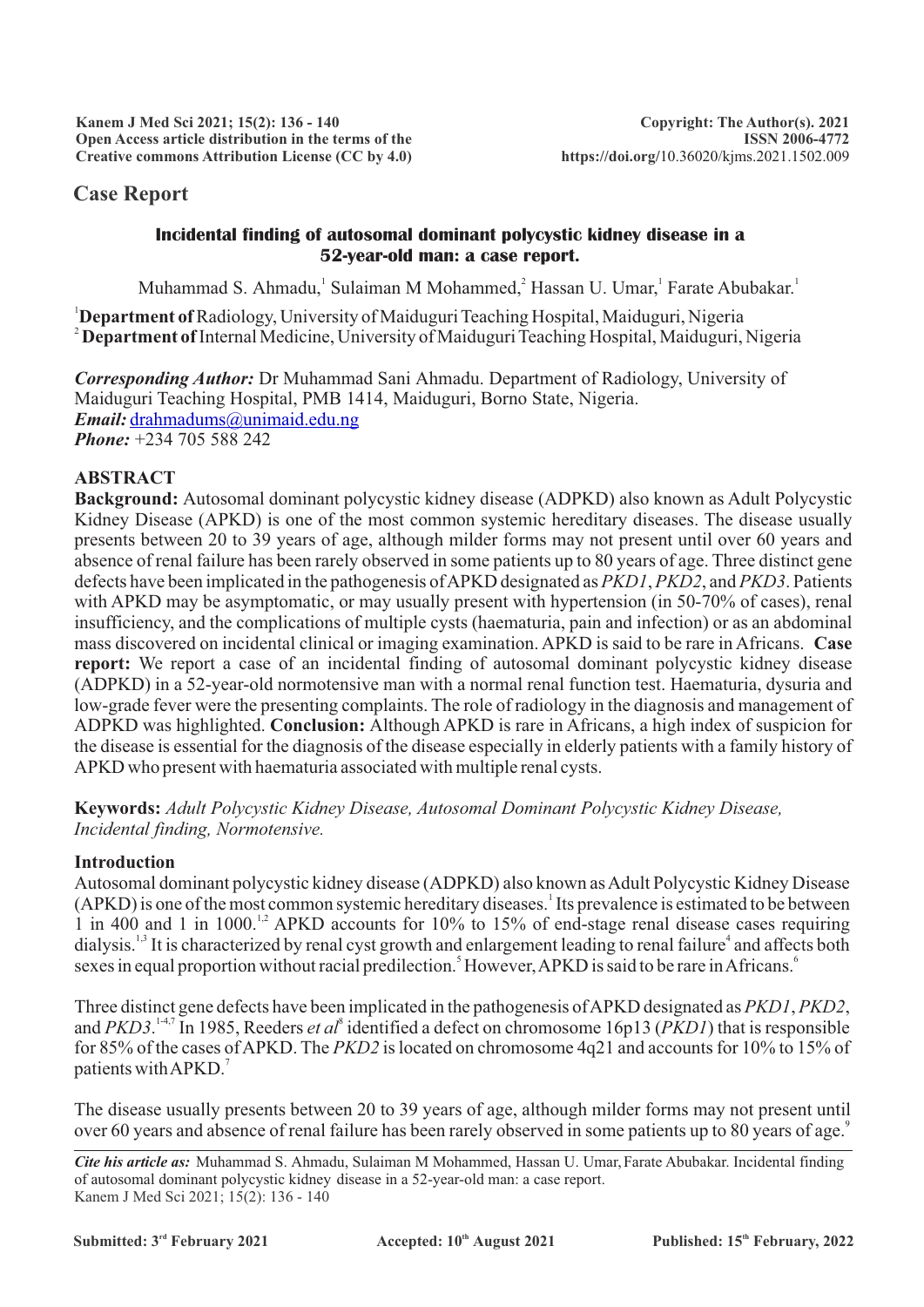resulting in end-stage renal disease (ESRD) at an alive and well. earlier age. $10$ 

As the disease progresses it may be associated with middle-aged man, conscious, afebrile, with liver (50-80%), pancreas (9%) and rarely in the noted. Abdominal examination revealed mild lungs, spleen, thyroid, ovaries, uterus, and testis.<sup>11</sup> fullness of the flanks bilaterally, with mild diverticulosis and renal stones formation.<sup>7</sup>

Pathologically, numerous cysts of varying sizes, examinations were essentially normal. often becoming extremely large, develop within the have renal symptoms earlier and progress to kidney normal. failure at a mean age of 54.3-56.7 years while mean age of 69.4-74.0 years.<sup>7</sup> Imaging studies not abdomen (Figs. 3 and 4) revealed multiple fluid-APKD in a 52-year-old normotensive man with peripheral cyst in the left lobe, hyperintense on T2W normal renal functions.

**Case presentation:** M.A.A. is a 52-year-old farmer who presented to the general outpatient Packed cell volume (PCV) was 26%; serum schistosomiasis) when he started passing bloody growth. Urine cytology was normal. urine. There was no history of headache, vomiting,

sweats. The patient said he has never been a diagnosis of ADPKD was made and the patient was

This high phenotypic variability is contributed by hospitalized in the past. His immediate elder brother genic, allelic and gene-modifier factors. The *PKD1*  died from kidney problems five years previously. He gene is associated with more severe disease than does not smoke or consume alcohol. He was not a *PKD2*. The greater severity of *PKD1* is caused by known hypertensive or diabetic. The patient was the development of more cysts at an early age married to three wives and had sixteen children, all

the presence of cysts in other organs including the conjunctival pallor. No pitting pedal oedema was Other associations include intracranial aneurysms tenderness. The liver and spleen were not enlarged. (3-13%), mitral valve prolapse, colonic Cardiovascular examination revealed a pulse rate of On physical examination, he was found to be a 76 beats per minute, regular and of normal volume. His blood pressure was 130/80 mmHg. Other system

kidneys, gradually replacing normal renal Abdominal ultrasonographic scans (Figs. 1a, b, and parenchyma and ultimately producing renal failure.<sup>9</sup> c) showed gross enlargement of both kidneys with Patients with APKD may be asymptomatic, or may each measuring >20cm in its bipolar length. usually present with hypertension (in 50-70% of Associated distortion of the renal architecture was cases), renal insufficiency, and complications of also noted. Both kidneys contained multiple cysts of multiple cysts (haematuria, pain and infection) or as varying sizes, with the largest measuring 3.0cm x an abdominal mass discovered on incidental clinical 3.5cm in dimension. There was no evidence of or imaging examination.<sup>9</sup> The disease causes renal calcification seen. Cysts of varying sizes were also failure in 25% of patients by the age of 50 and in 50% noted in the liver with the largest in the right lobe of patients by the age of 70 depending on the type of measuring 2.5cm x 3.0cm in dimension. The gene defect involved; hence, patients with *PKD1* pancreas, spleen, urinary bladder, and prostate were

patients with *PKD2* manifest with renal failure at a Magnetic resonance imaging (MRI) scans of the only help in the diagnosis but also play an important filled cysts (hypointense on T1W and hyperintense role in the assessment of complications, prognosis, on T2W sequences) involving both kidneys which the efficacy of treatment, and long-term follow-up.<sup>3,5</sup> appeared grossly enlarged. The liver also showed two This report presents a case of an incidental finding of intrahepatic cysts involving the right lobe and a sequence (Fig. 5). Computed tomography (CT) scan was not done at the time the patient presented.

department (GOPD) of the University of Maiduguri electrolytes were within normal limits; Blood urea Teaching Hospital with a two-month history of total was 5.1mmol/L; serum creatinine was 130µmol/L. haematuria and three weeks history of bilateral loin The liver function test was normal. However, pains, dysuria, and low-grade fever. The patient urinalysis showed blood 2++, and urine microscopy, thought he was having bilharziasis (urinary culture and sensitivity yielded significant bacterial

easy satiety, weight loss, cough or drenching night Based on the ultrasonographic and MRI scan findings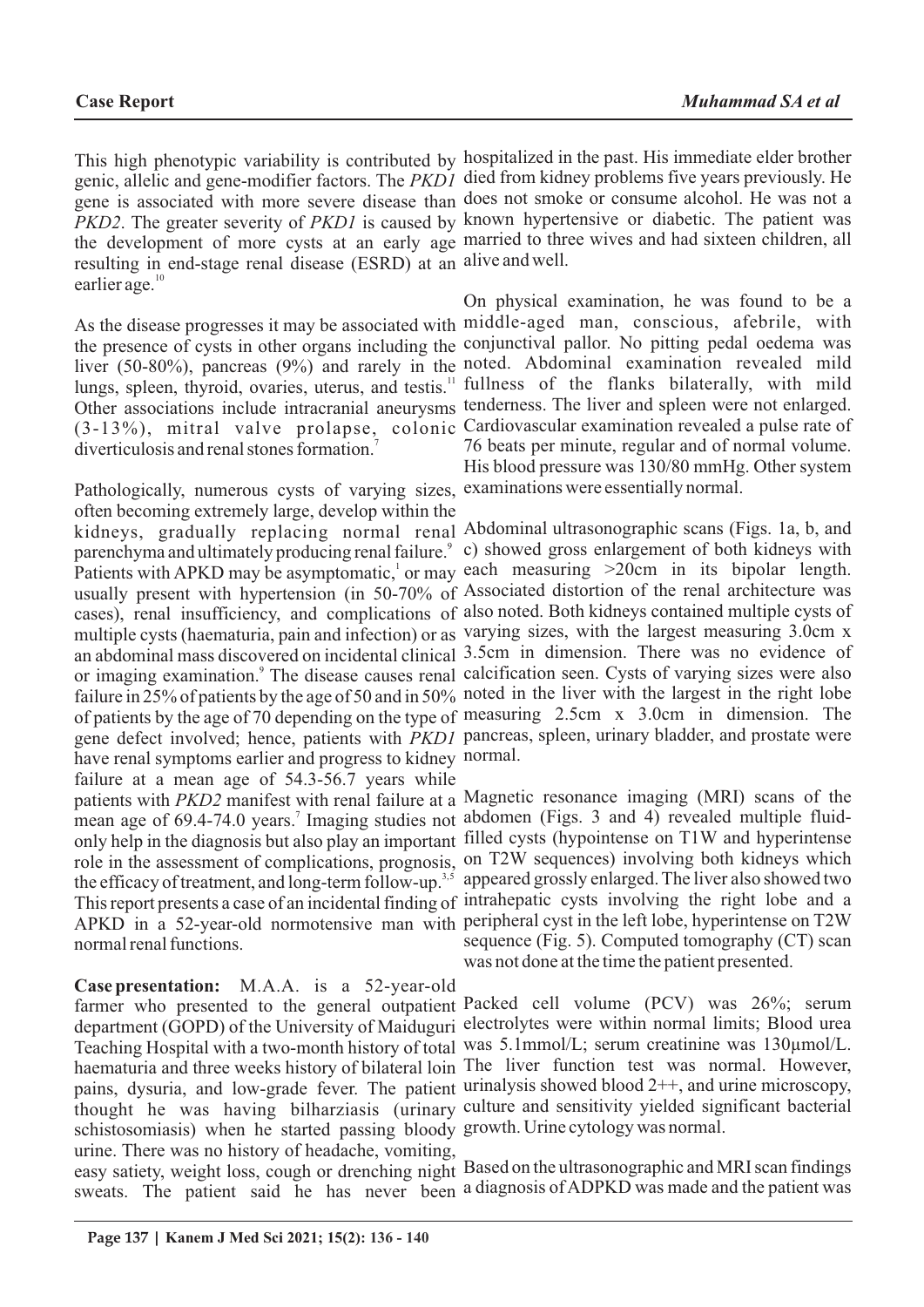markedly. His post-transfusion PCV was 34%. He after two clinic visits. was discharged home after one week of admission

admitted due to the haematuria and low PCV of 26% and was placed on two weekly follow-ups to monitor and was transfused 3 pints of blood. He was also his blood pressure and function for signs of treated for urinary tract infection (UTI) to which he affectation and associated complications of the responded well and the haematuria subsided ADPKD. However, the patient was lost to follow-up



**Figures 1(a), (b), and (c)**: Abdominal ultrasonography (longitudinal views) of the right and left kidneys, and the liver showing gross enlargement of both kidneys with each measuring >20cm in its bipolar dimension and containing multiple asymmetrical cysts of varying sizes. Associated distortion of the renal architecture was also noted. Acyst in the right lobe of the liver is noted. Note the posterior acoustic enhancement (white arrow).



**Figures 2 (a), (b), and (c)**: Coronal T1W and T2W images of the abdomen showing grossly enlarged kidneys containing hypointense on T1W sequence and hyperintense on T2W sequence lesions representing multiple renal cysts. Image (c) is an axial T2W image of the abdomen showing hyperintense liver cysts; two intrahepatic in the right lobe and one located peripherally in the left lobe (white arrows).

#### **Discussion**

APKD incidental. Initially, APKD was not elder brother died from kidney problems. suspected as the patient did not present with the derangement.

Adult polycystic kidney disease has also been case because of his age at presentation. Gross

The diagnosis of APKD may first be suspected based reported to be rare in Africans.<sup>6</sup> This fact had also on an imaging test, such as ultrasonography, made the diagnosis of APKD in the case presented performed for some other reason.<sup>2</sup> The APKD in the unlikely initially. Although no direct family history case presented became apparent after he had an of APKD could be ascertained in the case presented, ultrasound scan done, hence making the diagnosis of however, it was reported that the patient's immediate

classical features of hypertension and renal function Gross haematuria is often the first presenting sign of APKD and the reason patients first seek medical attention,<sup>7</sup> but APKD was not suspected in the index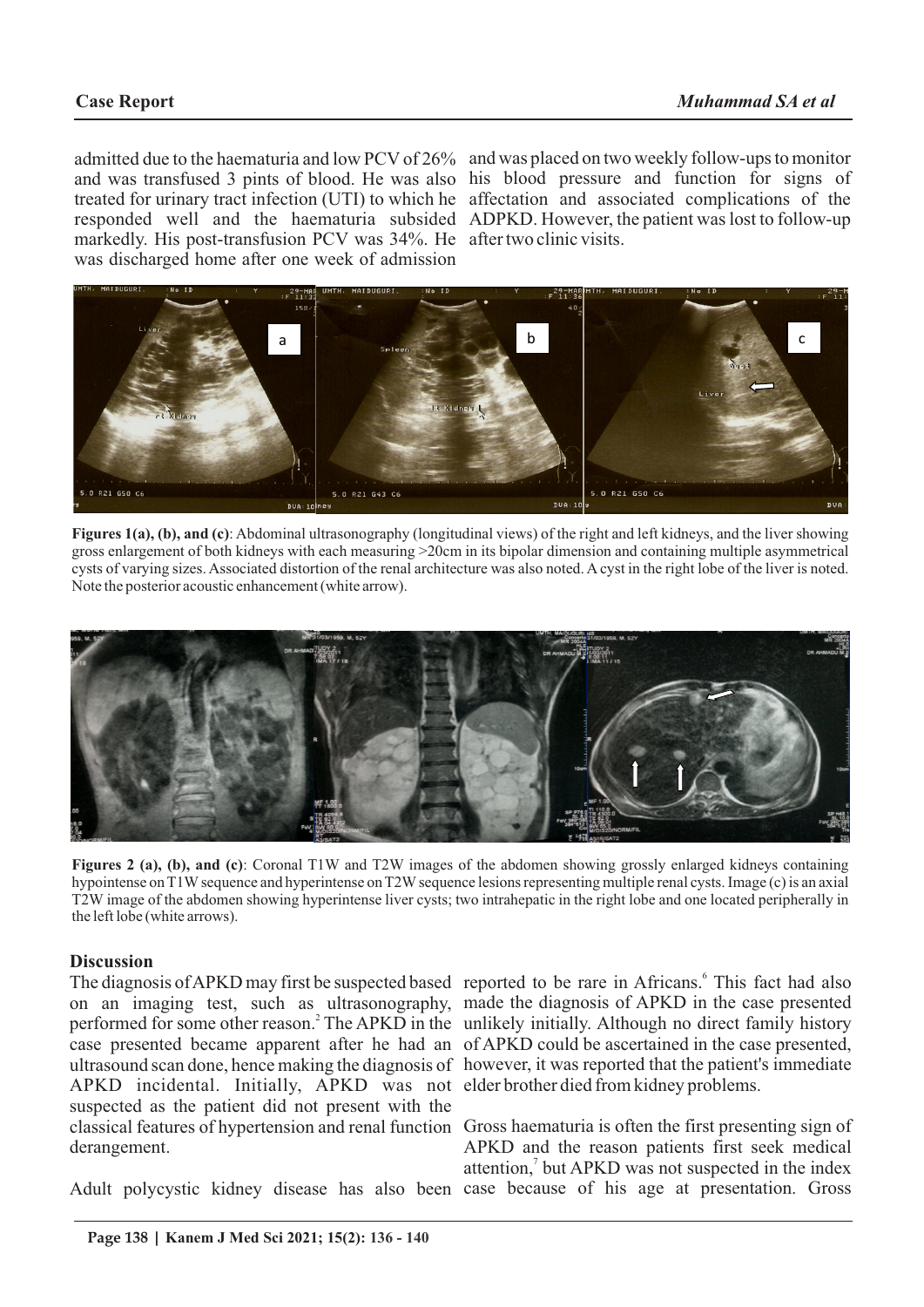haematuria is usually secondary to renal cyst rupture may also be employed to detect associations and into the renal pelvis. Infection, segmental renal complications of APKD including cysts and infarction, and passage of renal calculi also cause vascular complications. The case presented had gross haematuria in APKD patients.<sup>3</sup> Haematuria ultrasonography and MRI done and features of was the reason the patient in this case report APKD were noted. presented to the hospital. He also had UTI. The haematuria in this case presented may have been Intravenous Urography (IVU) of patients with caused by renal cysts rupture. Renal malignancy APKD demonstrates characteristic stretching of could be a differential diagnosis in a patient with calyces by the cysts. Technetium-99m DMSA scan haematuria.<sup>7</sup> However, the urine cytology of the shows the reduced function of the affected kidney if patient in the case presented was normal.

The most common extrarenal manifestation of APKD is hepatic cysts and their incidence increases in the second through fifth decades of life and by 50 years of age 80% of patients with APKD have hepatic cysts.<sup>7</sup> The case reported also presented with hepatic cysts at 52 years of age, which is in agreement with the existing literature.<sup> $7-9,11$ </sup> Females are more likely to form hepatic cysts and their development is believed to be related to female sex hormones and pregnancy.<sup>7,8</sup> However, the case presented was a male patient. The presence of cysts in other organs apart from the liver has also been reported.<sup>9</sup> However, the patient in this case report only presented with cysts in the liver.

It has been reported that 50-70% of patients with APKD present with hypertension and that patients with *PDK1* are four times more likely to suffer from hypertension than patients with *PKD2*.<sup>7,9</sup> Patients with *PKD2* have also been reported to have a less clinic visits. severe course of the disease.<sup>2</sup> Absence of renal failure has also been observed in some patients up to **References** 80 years of age by Julian and Carl.<sup>9</sup> Although no gene mapping was done in this patient to ascertain the genetic cause of his APKD, it may be inferred from his normotensive status that the gene defect could be due to *PKD2*. The presence of hypertension has also been predicted to serve as an indicator for poor kidney outcomes in APKD.<sup>2</sup> The case presented neither had hypertension nor renal function derangement (an indicator of poor kidney outcome). Ultrasonography, CT scan, and MRI are the main radiological imaging modalities for the evaluation of patients with APKD. T2W MRI is more sensitive and identifies renal cysts as small as 3 mm in diameter. Contrast-enhanced CT is equally sensitive but involves the use of ionizing radiation and iodinated rather than gadolinium-containing contrast medium.<sup>5</sup> Computed tomography and MRI 6.Okeahialam BN, Pam SD, Ekedigwe JE,

unilateral, or poor visualisation of the kidneys if bilateral.<sup>1</sup> Although plain films have no role in the surveillance of patients with established APKD, the diagnosis may be suspected when the renal outlines are enlarged, multilobulated or difficult to discern, with an associated displacement of loops of bowel which are non-specific findings. $<sup>7</sup>$ </sup>

Management of patients with APKD is aimed at treating complications of the disease.<sup>7</sup> Reduction of the kidney size by ultrasound-guided needle aspiration and sclerosing of the renal cysts is also a treatment option. Although percutaneous sclerotherapy may be difficult in APKD due to the presence of multiple cysts, selective ablation (under sonographic guidance) is, however, effective.<sup>4</sup> In the report presented the patient was managed conservatively. He was also treated for urinary tract infection and placed on the monthly follow-up to monitor signs of complications of the APKD. However, the patient was lost to follow-up after two

- 1.Chauveau D, Knebelmann B, Grunfeld JP. Inherited Kidney Diseases: Polycystic Kidney Disease and Alport Syndrome. Adv Intern Med 1995; 40:303-339.
- 2.Chapman AB. Autosomal Dominant Polycystic Kidney Disease: Time for Change? J Am Soc Nephrol 2007; 18:1399-1407.
- 3.Choyle PL. Inherited Cystic Diseases of the Kidney. Radiol Clin North Am 1996; 34:925- 946.
- 4.Wilson PD. Polycystic Kidney Disease. N Engl J Med 2004; 350:151-164.
- 5.Grantham JJ. Autosomal Dominant Polycystic Kidney Disease. N Engl J Med 2008; 359:1477-1485.
-